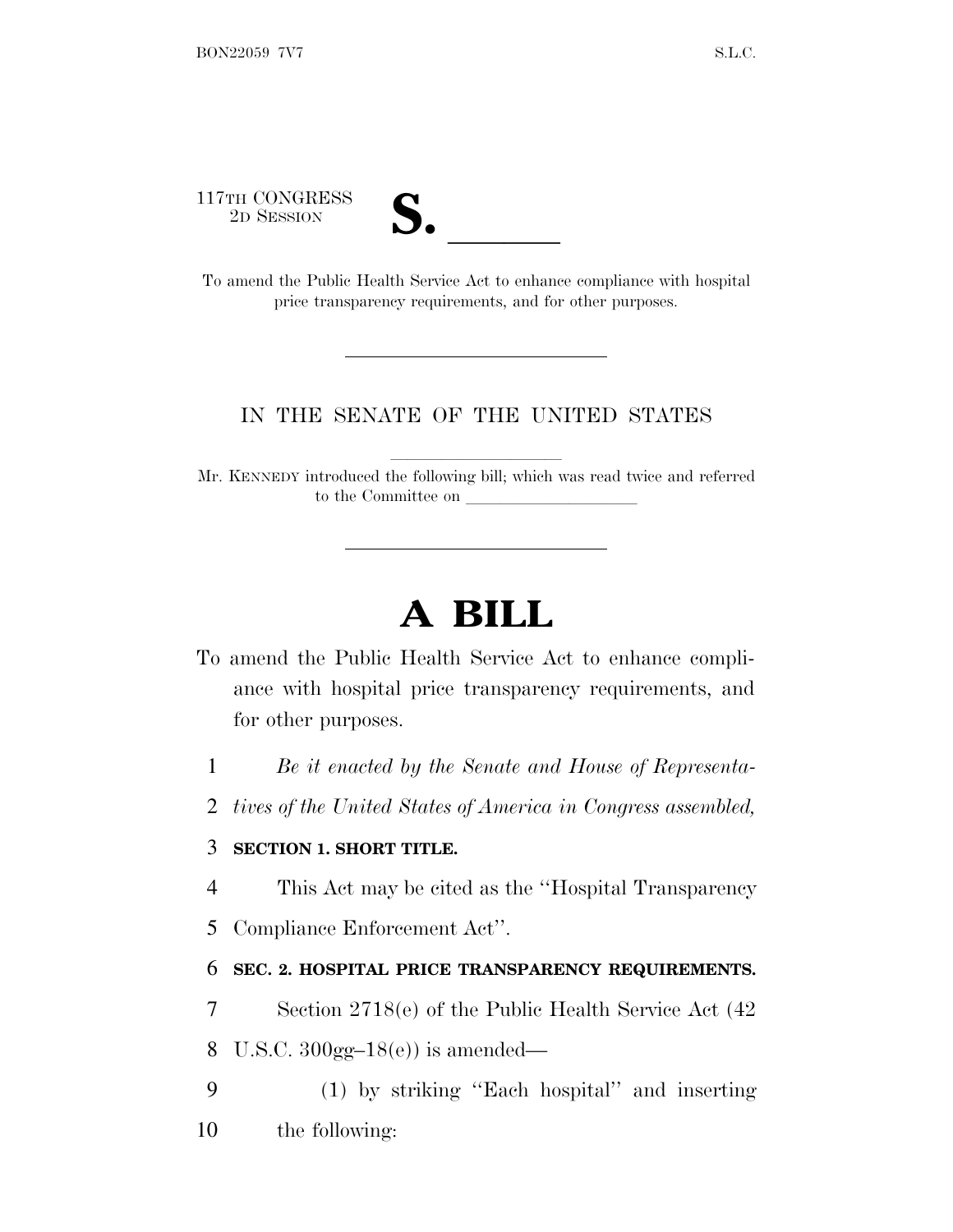| $\mathbf{1}$   | "(1) IN GENERAL.—Each hospital";                  |
|----------------|---------------------------------------------------|
| $\overline{2}$ | (2) by inserting ", in accordance with para-      |
| 3              | graph $(2)$ ", after "for each year"; and         |
| $\overline{4}$ | $(3)$ by adding at the end the following:         |
| 5              | $"(2)$ TIMING REQUIREMENTS.—                      |
| 6              | "(A) IN GENERAL.—Each hospital oper-              |
| 7              | ating within the United States on the date on     |
| 8              | which the COVID-19 public health emergency        |
| 9              | terminates shall, not later than 100 days after   |
| 10             | such date and every year thereafter, establish    |
| 11             | (and update) and make public the list under       |
| 12             | paragraph $(1)$ .                                 |
| 13             | "(B) NEWLY OPERATING HOSPITALS.—In                |
| 14             | the case of a hospital that begins operating in   |
| 15             | the United States after the date on which the     |
| 16             | COVID-19 public health emergency terminates,      |
| 17             | the hospital shall comply with the requirements   |
| 18             | described in subparagraph (A) not later than      |
| 19             | 100 days after the date on which the hospital     |
| 20             | begins such operation and every year thereafter.  |
| 21             | "(3) PROHIBITION ON SHIELDING INFORMA-            |
| 22             | TION.—No hospital may shield the information re-  |
| 23             | quired under paragraph (1) from online search re- |
| 24             | sults through webpage coding.                     |
| 25             | $\cdot$ (4) CIVIL MONETARY PENALTIES.—            |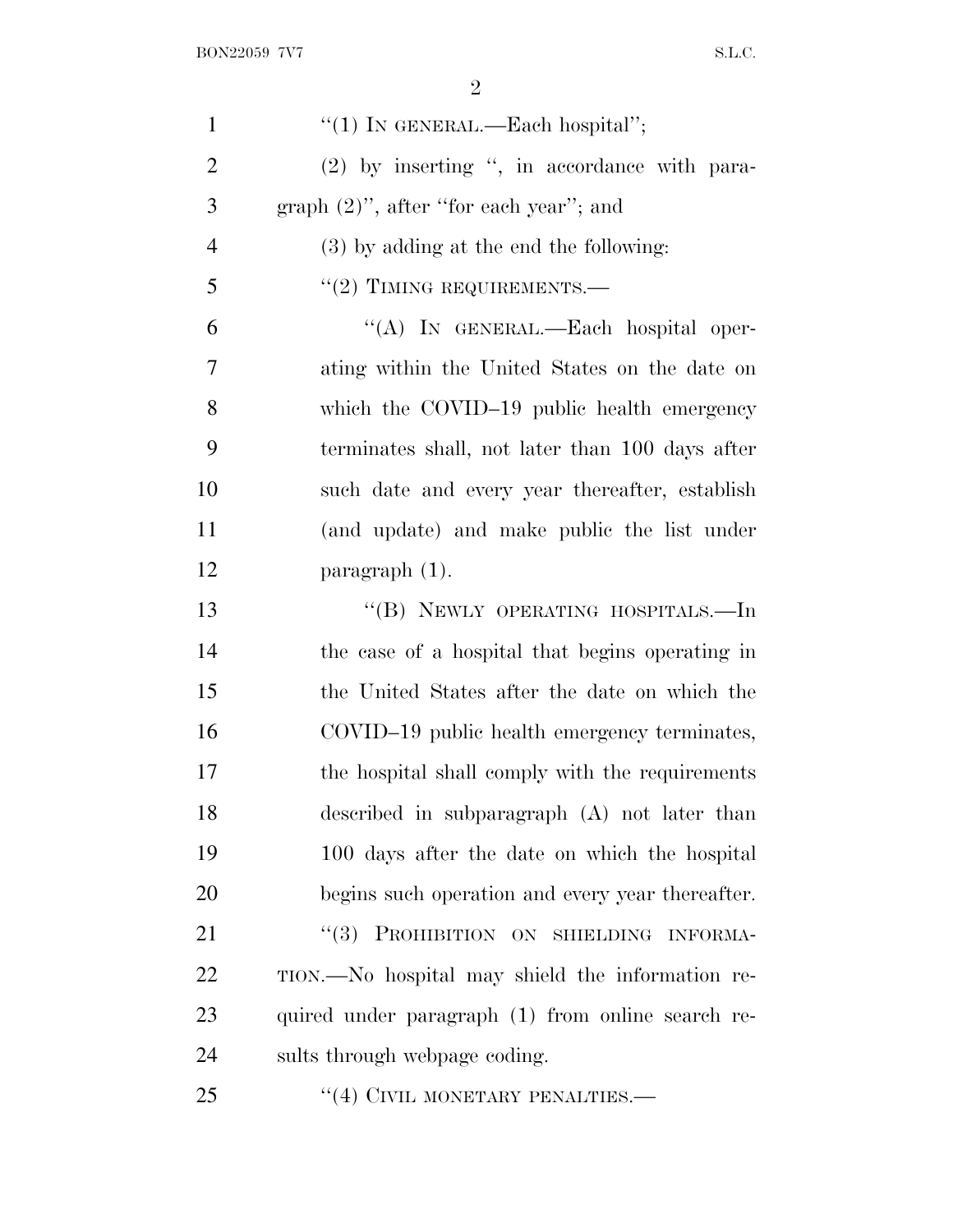| $\mathbf{1}$   | "(A) IN GENERAL.—A hospital that fails         |
|----------------|------------------------------------------------|
| $\overline{2}$ | to comply with the requirements of this sub-   |
| 3              | section for a year shall be subject to a civil |
| $\overline{4}$ | monetary penalty of an amount not to exceed—   |
| 5              | "(i) in the case of a hospital with a          |
| 6              | bed count of 30 or fewer, \$600 for each       |
| $\tau$         | day in which the hospital fails to comply      |
| 8              | with such requirements;                        |
| 9              | "(ii) in the case of a hospital with a         |
| 10             | bed count that is greater than 30 and          |
| 11             | equal to or fewer than $550,$ \$20 per bed     |
| 12             | for each day in which the hospital fails to    |
| 13             | comply with such requirements; or              |
| 14             | "(iii) in the case of a hospital with a        |
| 15             | count that is greater than 550,<br>bed         |
| 16             | $$11,000$ for each day in which the hospital   |
| 17             | fails to comply with such requirements.        |
| 18             | $``$ (B) PROCEDURES.—                          |
| 19             | "(i) IN GENERAL.—Except as other-              |
| 20             | wise provided in this subsection, a civil      |
| 21             | monetary penalty under subparagraph (A)        |
| 22             | shall be imposed and collected in accord-      |
| 23             | ance with part 180 of title 45, Code of        |
| 24             | Federal Regulations (or successor regula-      |
| 25             | tions).                                        |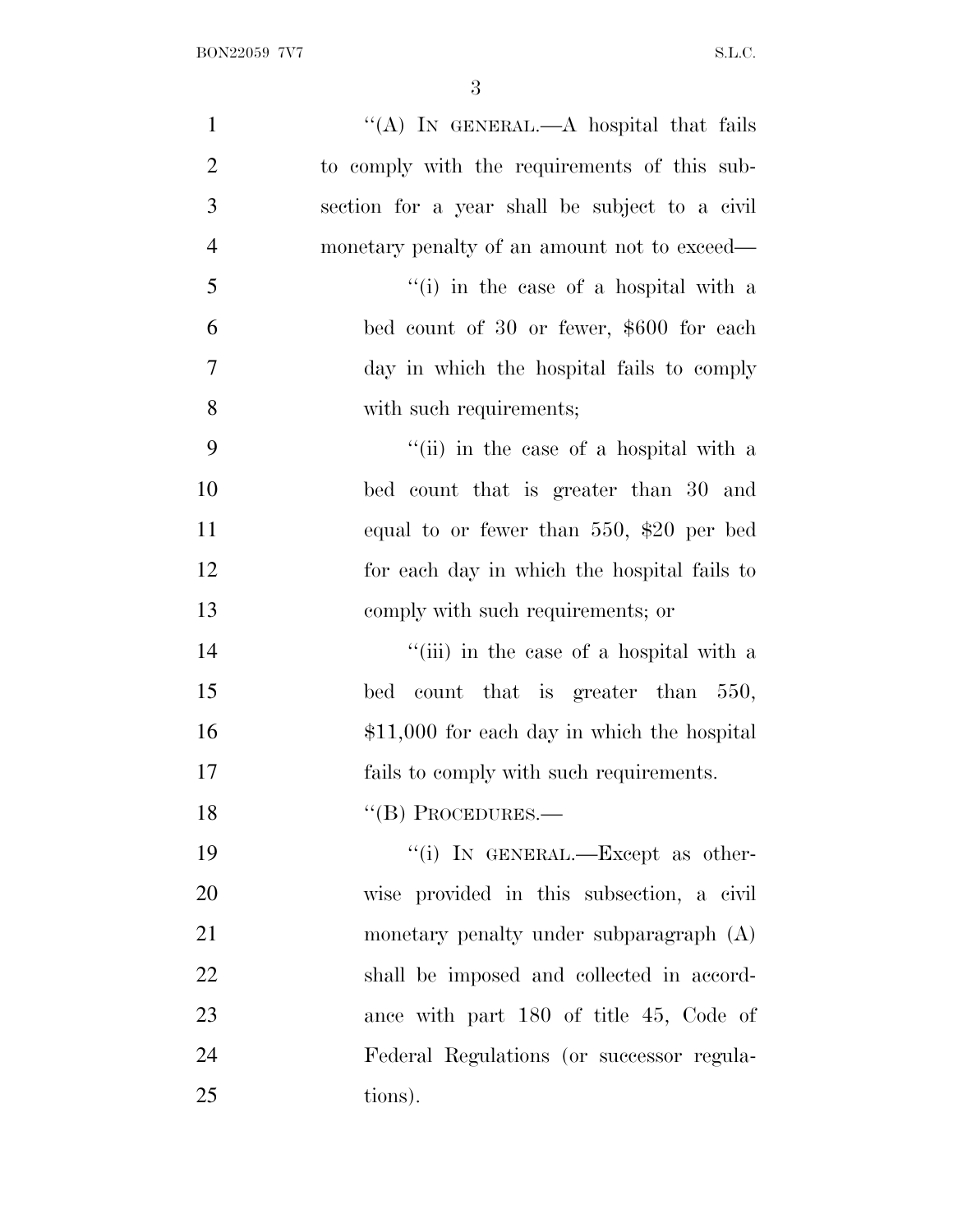| $\mathbf{1}$   | "(ii) TIMING.—A hospital shall pay in                |
|----------------|------------------------------------------------------|
| $\overline{2}$ | full a civil monetary penalty imposed on             |
| 3              | the hospital under subparagraph (A) not              |
| $\overline{4}$ | later than—                                          |
| 5              | $\lq(1)$ 60 calendar days after the                  |
| 6              | date on which the Secretary issues a                 |
| $\overline{7}$ | notice of the imposition of such pen-                |
| 8              | alty; or                                             |
| 9              | $\lq\lq$ (II) in the event the hospital re-          |
| 10             | quests a hearing pursuant to subpart                 |
| 11             | D of part 180 of title 45, Code of                   |
| 12             | Federal Regulations (or successor reg-               |
| 13             | ulations), 60 calendar days after the                |
| 14             | date of a final and binding decision in              |
| 15             | accordance with such subpart, to up-                 |
| 16             | hold, in whole or in part, the civil                 |
| 17             | monetary penalty.                                    |
| 18             | "(5) LIST OF HOSPITALS NOT IN COMPLI-                |
| 19             | ANCE.—The Secretary shall publish a list of the      |
| 20             | name of each hospital that is not in compliance with |
| 21             | the requirements under this subsection. Such list    |
| 22             | shall be published 280 days after the COVID-19       |
| 23             | public health emergency terminates and every 180     |
| 24             | days thereafter.                                     |